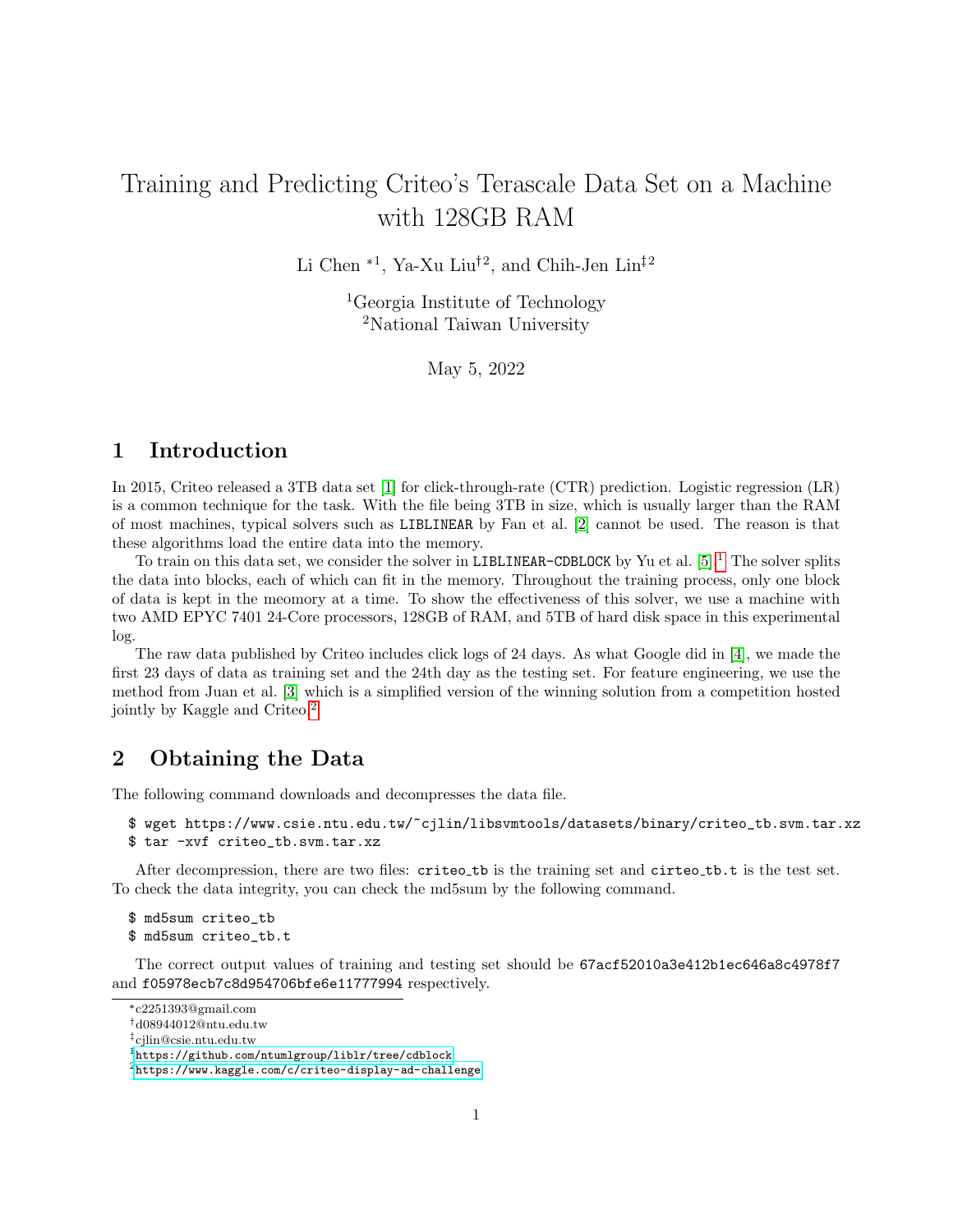### 3 Data Training with LIBLINEAR-CDBLOCK

#### 3.1 Data Split

Because the solver consumes 66GB of RAM, before loading the large number of training instances, training data must be split into 80 blocks to fit in the total 128GB of RAM. Run the following command to do the splitting job.

```
$ ./blocksplit -m 80 criteo_tb
```
The command above takes about 51 hours on our machine.

#### 3.2 Training

For each block loaded into the memory, an L2-regularized LR sub-problem is solved by a dual coordi-nate descent method [\[5,](#page-2-0) [6\]](#page-2-2). Run the following command to do the training and obtain the model file criteo tb.s7.model for future prediction.

\$ ./blocktrain -s 7 criteo\_tb.80 criteo\_tb.s7.model

The procedure above takes about 97 hours for 5 outer iterations on our machine.

### 3.3 Prediction

Having the model obtained by training, we can make the prediction on the test data (data from the 24th day). The following command makes the prediction for every instance in the test file criteo\_tb.t and saves results (probability outputs) in the file  $s$ 7-out.

\$ ./predict -b 1 criteo\_tb.t criteo\_tb.s7.model s7\_out

The procedure above takes about 25 minutes on our machine.

#### 3.4 Result

The following command evaluates the logarithmic loss of our prediction.

```
$ python3 logloss.py criteo_tb.t s7_out
```
The script logloss.py can be downloaded from the link.<sup>[3](#page-1-3)</sup>

The loss value should be about 0.1286 which is less than the value 0.1293 achieved by Google [\[4\]](#page-2-1) with the same training/testing setting. The procedure above takes about 30 minutes on our machine.

### References

- <span id="page-1-0"></span>[1] Criteo. Criteo releases industry's largest-ever dataset for machine learning to academic community. [http://www.criteo.com/news/press-releases/2015/06/]( http://www.criteo.com/news/press-releases/2015/06/criteo-releases-industrys-largest-ever-dataset/) [criteo-releases-industrys-largest-ever-dataset/]( http://www.criteo.com/news/press-releases/2015/06/criteo-releases-industrys-largest-ever-dataset/), 2015.
- <span id="page-1-1"></span>[2] R.-E. Fan, K.-W. Chang, C.-J. Hsieh, X.-R. Wang, and C.-J. Lin. LIBLINEAR: a library for large linear classification. Journal of Machine Learning Research, 9:1871–1874, 2008.
- <span id="page-1-2"></span>[3] Y. Juan, Y. Zhuang, W.-S. Chin, and C.-J. Lin. Field-aware factorization machines for CTR prediction. In Proceedings of the ACM Recommender Systems Conference (RecSys), 2016.

<span id="page-1-3"></span> $3$ <https://www.csie.ntu.edu.tw/~cjlin/libsvmtools/datasets/binary/logloss.py>